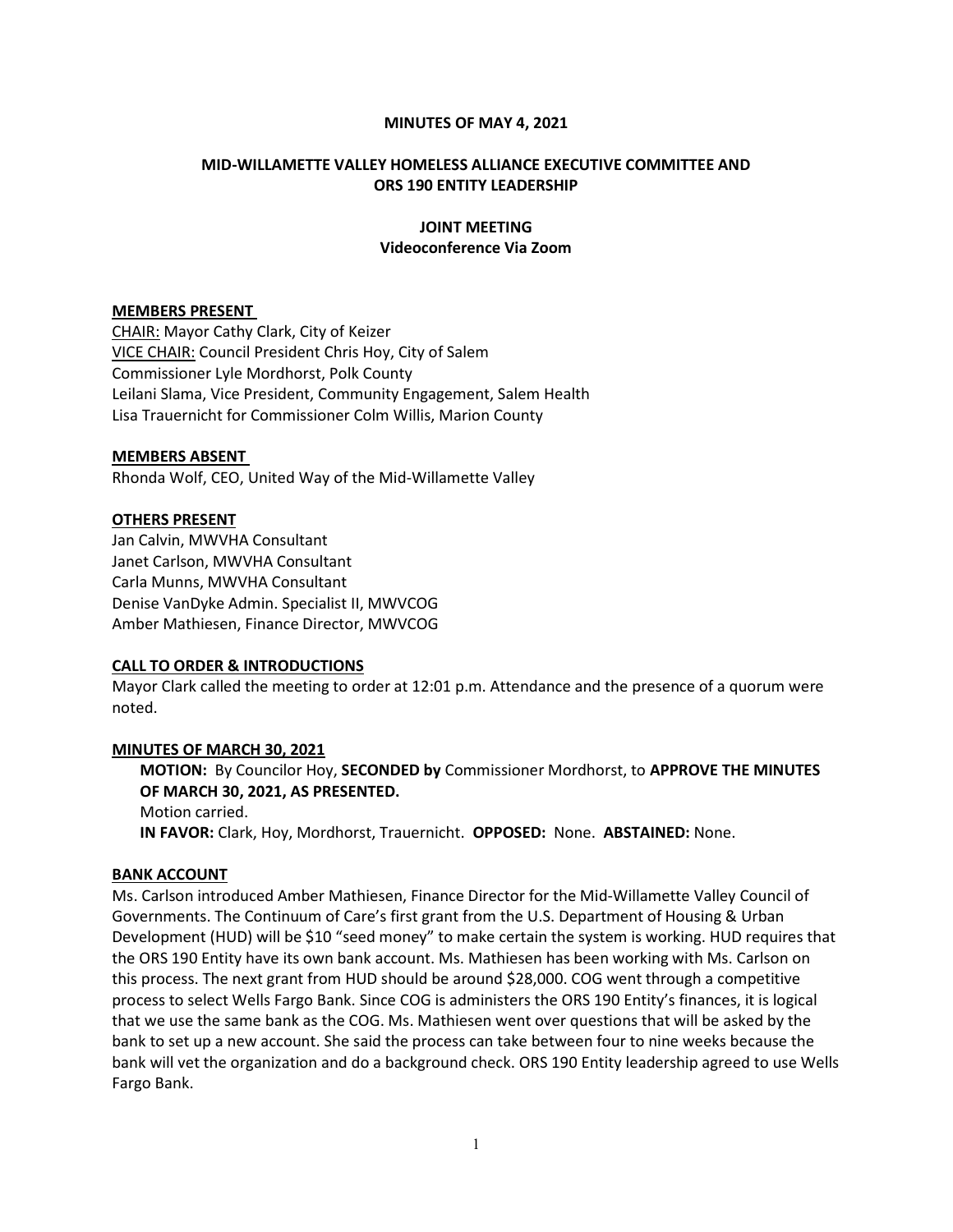Staff is recommending that there be two signers required for checks. The COG is not set up for electronic signatures on checks, so physical signatures will be needed. It was proposed that Mayor Clark and Councilor Hoy be the primary signers, with Scott Dadson and Amber Mathiesen of the COG as backup signers. After further discussion, it was decided to add Renata Wakeley of the COG as a signer and to have COG staff serve as the primary signers, with Mayor Clark and Councilor Hoy as backup. Staff further recommended that two board members have authority to log in and look at the account, and that one of those board members also have full access to the account, in addition to staff. It was decided to give Ms. Mathiesen and Ms. Carlson full access. Mayor Clark and Councilor Hoy will only be able to view the account. Bank statements will be sent to Ms. Mathiesen and Ms. Carlson. Mayor Clark will be sent electronic statements, if she cannot view statements online. Incoming ACH will be needed to receive the HUD funds. Outgoing wire transfers can be done on a case by case basis. There will be a staff recommendation, based on today's discussion, at the board meeting. The bank resolution will include details about the bank and the authorized signers. The board will be asked to approve the resolution.

## MAY AGENDA

Ms. Carlson reviewed the agenda items. There will be a very full consent agenda. There was discussion as to whether updates should continue as part of the board member introductions. Mayor Clark stated that roll call is important for the record. It was decided to rename that section of the agenda: "introductions and what's new." Leilani Slama suggested that the board encourage comments focusing on homeless related items. Ms. Carlson suggested limiting back and forth discussion. Ms. Munns suggested the use of Chat feature in Zoom. Ms. Carlson then reviewed the items on the consent calendar. Staff is recommending that Item 9 about the Longitudinal System Analysis be moved to a staff report. The LSA is required annually. The CoC Governance Charter provides public release of the LSA after board approval. Since part of the information in this first LSA report was derived from programs under the former Continuum of Care, and because of data limitations that the board has already discussed during presentations about System Performance Measures, staff recommends using the current report as a baseline and releasing the report next year when the Alliance has a full year of its own data. Item 10, the CSH model, was discussed. Information is included in the packet. This item involved children and youth who are aging out of foster care and family reunification that includes a need for housing. This is a three-way partnership between the Oregon Department of Human Services, Corporation for Supportive Housing (CSH), and Children's Public Private Partnership (CP3). The initiative is based on the national Keeping Families Together model.

Jayne Downing, Center for Hope and Safety, asked for a letter of support to certain Oregon legislators for the Project Turnkey application for funds to purchase a hotel. The application is for ARPA funds that are distributed through the legislature. Councilor Hoy stated that he is a member of the advisory committee for the Center for Hope and Safety, but there is no conflict. It was recommended that each Alliance member organization consider writing a letter of support. This would avoid the Alliance doing anything resembling lobbying, as well as probably offering a quicker turnaround.

ORS 190 Entity business includes ratifying administrative paperwork for the ESG-CV grant that needed to be signed and submitted with a short turnaround. Staff will be requesting authorization for any additional administrative paperwork to move forward. There will be grant applications and contracts coming up for board approval.

The budget hearing will be held during the board meeting. It will be noticed in the Statesman Journal and Polk County Itemizer-Observer on May 5.